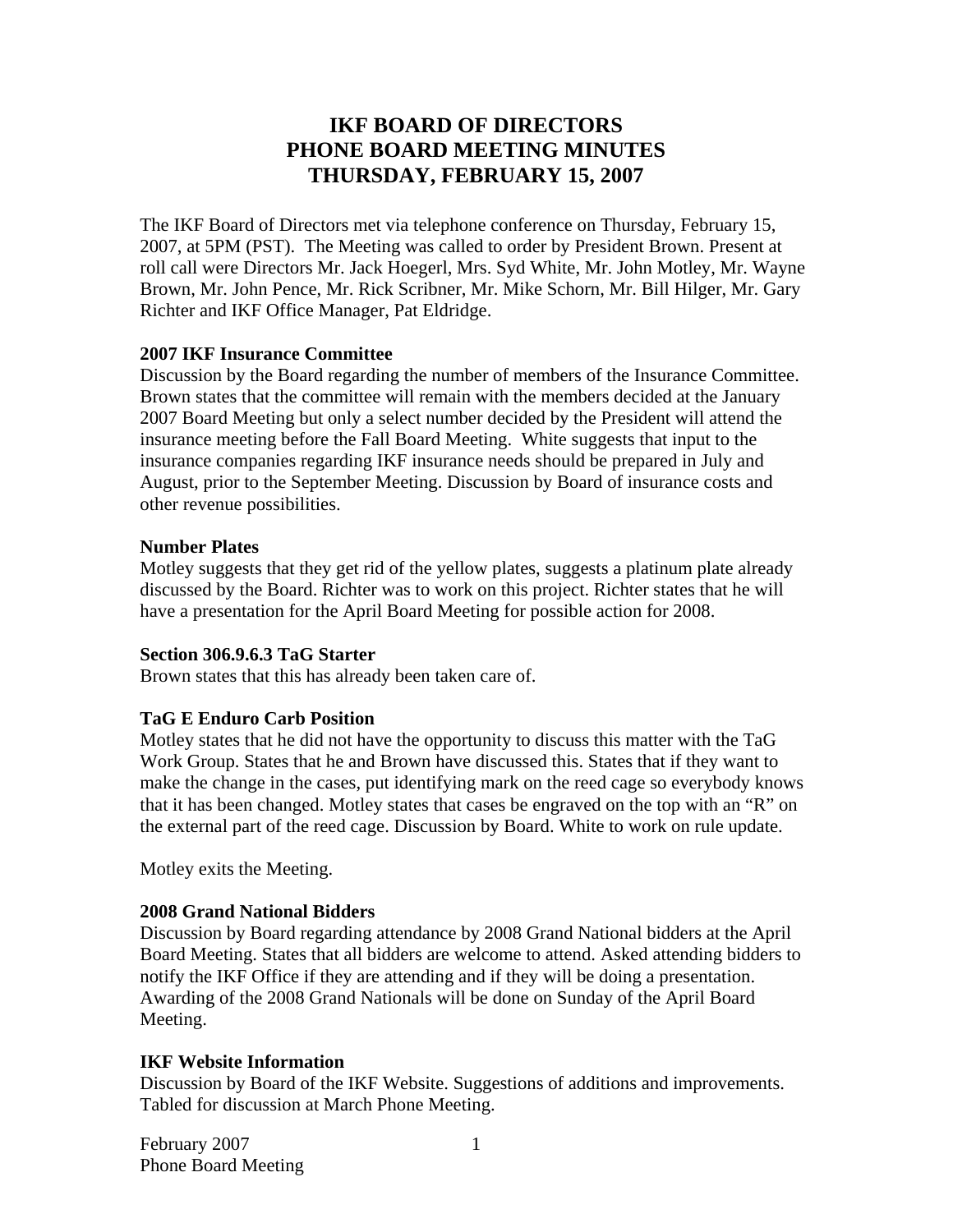# **Grand National Promoter Selection Criteria**

Brown asks Board to look at the updated criteria list that he has prepared. States that this will help in the Boards members decision as to which is the best track. States that this was discussed at a phone Board meeting last year. States that they would be major considerations when they go to pick a track. Hilger states that it should be division specific. Asks Board to use this to help them determine tracks to be awarded the events.

#### **Grand National Questionnaire Additions**

Brown requests that additions he submitted be added to the Grand National Questionnaires. Hoegerl suggests that input be requested from Committee Chairs. Discussion by Board. White believes that these are all good points. Richter discusses spreadsheet that he created and uses for Region 11 races. Brown states that if these questions are answered now it will make the April Meeting go smoother. Clarification that the 2008 Grand National questionnaires are already completed. Brown states that this would be added for future questionnaires. Brown states that it is important to ask about a back up set of scales. Discussion about "certified" scales by Board. Brown asks about a back up ambulance.

Motion by White re: adopt Grand National Questionnaires additions submitted by Wayne Brown and strike "certified" before scales from the questionnaires. Second by Richter. In Favor: Hilger, Hoegerl, Pence, Richter, Schorn, Scribner, White Absent: Motley Passed

Hoegerl asks what day of the April Board Meeting will the 2008 Grand Nationals be awarded. Board agrees on Sunday.

# **World Formula – Piston Pop Up**

White states that the rules are wrong on the World Formula. Neither White nor Briggs has received one back that is out of spec and does not meet IKF rules. Failing to see one, White does not want to change any rules until he is sure that it is a problem that requires that kind of a magnitude change. At this point, they don't see a problem. Reply to Mr. George Shear that they will address this when they see a problem, have only heard about it at this point. White states that Briggs would rather trade them parts to solve a small problem if there are a few out there. Brown states that if there is a problem, Briggs will take care of it. White states that it must be a lot bigger than it is right now.

#### **National Tire Contract**

Executive Session discussion by Board regarding the National Tire Contract.

Motley rejoins the meeting.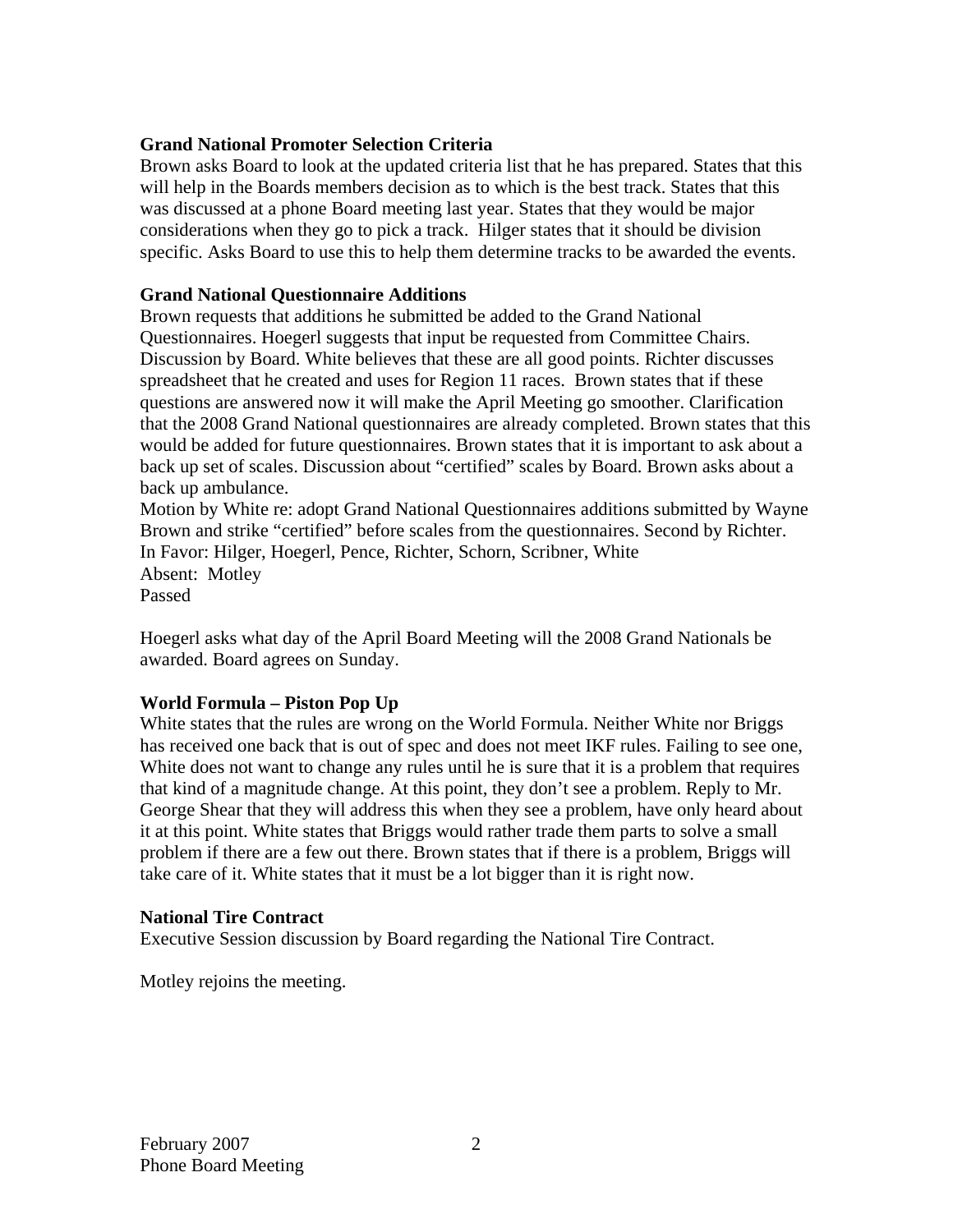### **Regional Coordinator/Series Coordinator Responsibilities & Misc. Matters**

Discussion by the Board of the abilities and responsibilities of the IKF Regional Coordinators and Series Coordinators. Hilger clarifies that a Regional Coordinator is not the same as a Series Coordinator. White states that, to eliminate confusion, in the Rulebook, the Series Coordinator should be changed to Series Promoter, not to confuse him from an agent appointed by the IKF so that he can not encumber IKF. Discussion by Board of regional contracts. White requests copy of the IKF Sponsorship Agreement. Brown suggests change to Section 800 and will send verbiage to the Board members. Pence suggests a serious training program for IKF Regional Coordinators. Hilger states that responsibilities are different for regional and series coordinators. White discusses the outdated Coordinator/Governor handbook. Discussion of speedway series in the Midwest. White suggests that there be a seminar for Regional Coordinators at the January Board Meeting. Suggests that Mike Schorn do a seminar, advertised ahead of time, for Grand National promoters. Feels that IKF should offer these services to our member tracks. Board agrees. Suggests that sessions be done at Meetings.

Hoegerl suggests that the Coordinator and Governors handbook needs to be rewritten to distribute at any training sessions. Richter, Pence and Schorn will work on this for presentation to the Board at the September Board Meeting. A copy of the handbook will be forwarded to all Board members.

#### **Bad Debt**

Treasurer Hoegerl asks that three bad debts be written off the IKF Accounts Receivables. Board agrees.

# **2007 4 Cycle Speedway Grand National Promotion**

Hoegerl states that Hilger is working on articles for the IKF website and the Karter News promoting the 4 Cycle Speedway Grand National to be held in Huron SD. Hoegerl suggests "Road to the Speedway Grand Nationals" updates periodically. Schorn suggests that the information be added in Rule Updates.

# **Rules Updates from Syd White**

The Board approved rule updates from the 4 Cycle Committee at the Ontario meeting, specifically, the thickness of the Fire Ring Head gasket, 716.13.1 and 717.15. Since then, WKA has had rule meetings at Kart Fest and adopted a different number, .042" rather than .043" that IKF adopted. I would like the Board to approve a change to .042" for the rules cited above. As we have more experience with this new part, the number may change again. The intent is that the gasket be legal. The thickness is a guideline for tech inspectors.

Additional rule updates:

1. 716.1 insert as second sentence: Alternatively, Briggs & Stratton panel #555699 may replace plastic control cover and control cover bracket. Bracket attaching flywheel shroud to control cover bracket may be removed from flywheel shroud.

2. 717.1 insert as second sentence: Alternatively, Briggs & Stratton panel #555699 may replace plastic control cover and control cover bracket. Bracket attaching flywheel shroud to control cover bracket may be removed from flywheel shroud.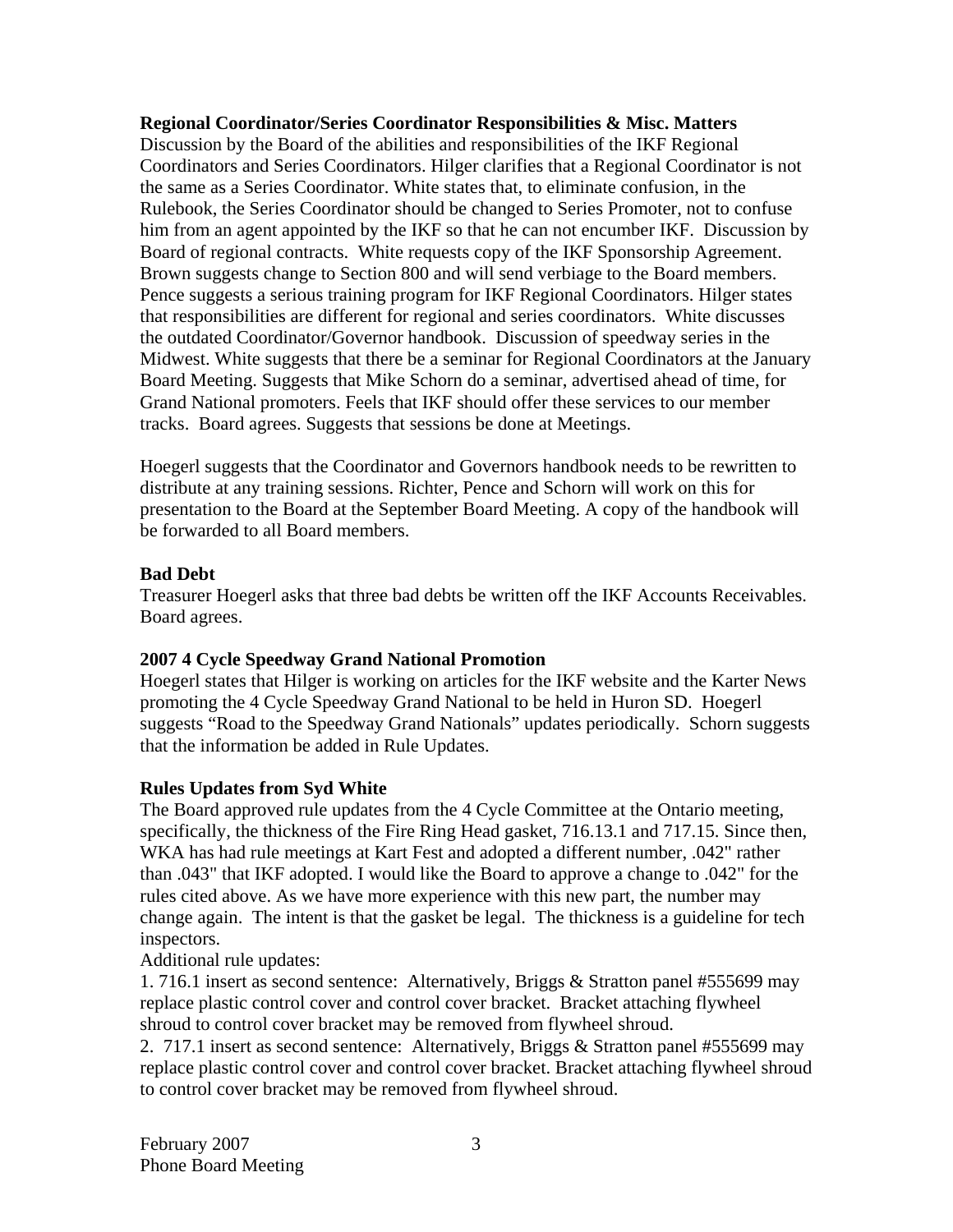3. 719.1 Add at end: Bracket attaching flywheel shroud to control cover bracket may be removed from flywheel shroud.

4. 719.24 Add to end: For the purposes of this class the Briggs & Stratton World Formula pistons are flat top pistons.

5. Add: 719.28 Breather Assembly: Briggs & Stratton breather assembly #555688 from rocker cover to upper oil fill hole is allowed.

Motion by White to approve all above rule updates. Second by Scribner.

In Favor: Unanimous

Passed

# **Expense Guidelines for Grand National Director in Charge and Tech Directors**

White asked the IKF Office for expense guidelines for Grand National Directors in Charge and Tech Directors. Lower of airfare or mileage. Discussion by Board. Motion by White re: Appoint Mr. Lee Miller as 2007 4 Cycle Speedway Grand National Tech Director. Second by Scribner.

In Favor: Hilger, Hoegerl, Richter, Schorn, Scribner, White Abstain: Motley, Pence Passed

# **Phone Board Meetings**

IKF Office to contact phone conference company regarding different security codes for meetings.

# **Letters from the Membership**

Email from Mr. Robert Yardley re: Utah Governor Appointment for 2007. Mr. Yardley did not submit his reply regarding the appointment prior to the January Board Meeting. Brown states that there is no activity in that area at this time. Scribner and Richter to contact Mr. Yardley and report back to the Board at March Phone Meeting.

# Grand National Waiver Request

Discussion by the Board regarding the Waiver Request from Mr. Chris Flack for the 4 Cycle Speedway Grand National. Board agrees to grant the waiver to Mr. Flack if he earns two punches at the Pipestone MN races on May 19 & 20, 2007.

2007 Road Race Grand National Local Option Class – 80cc Laydown Motion by White re: Add to Section 312.1 - 80cc Laydown Class at the 2007 Road Race Grand National, 16+, 410#, Tires-Open, See IKF Enduro/Laydown Classes Sec. 301/305. Honda CR80 – IKF Section 658 Exceptions: Air Shifters allowed & Legacy (modified) cases allowed. Second by Pence. In Favor: Unanimous Passed

2007 2 Cycle Sprint/Shifter Grand National Local Option Classes Motion by Pence re: Add to Section 212.2.1 Kid Karts – run as per IKF National Tech Rules. Must pre-register, No Duffy awarded in this class – will run on June 20 HPV-4 Heavy 390# 16+ under 35 yrs 190# minimum driver weight - will run on June 21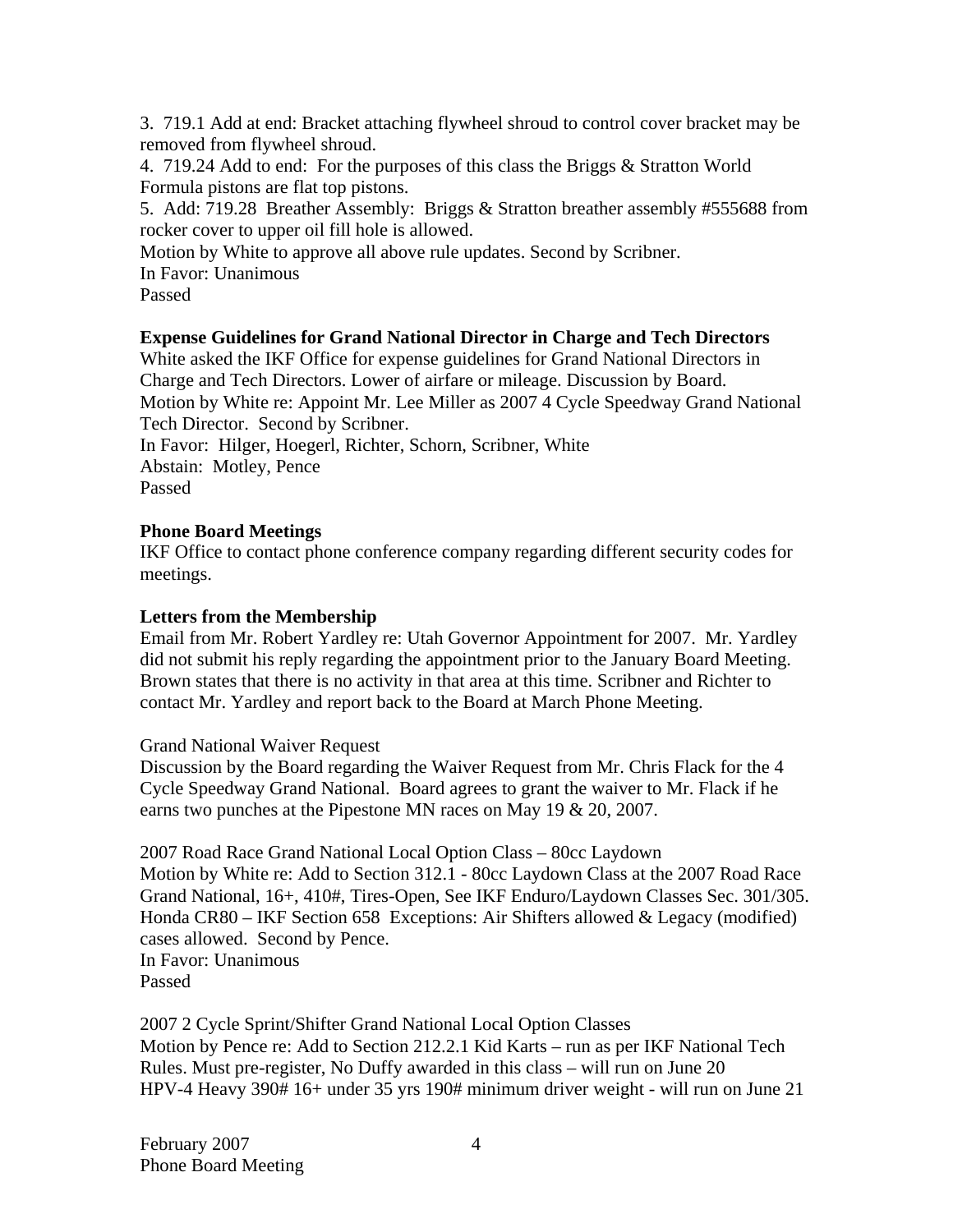Second by Hoegerl In Favor: Unanimous Passed

#### Email from Mr. Curt Baker re: Neck Collar/Brace Rule

Discussion by Board and they are requesting more information. . Richter to contact Mr. Baker about a manufacturer's presentation at the April Board Meeting.

### **Items Tabled from January 2007 Board Meeting**

Blue Wazoom Animal – Hilger states that the Board has received what they needed. Brown states that it will be an Animal type motor and they will provide whatever is necessary free. White states that Lee said he may have the cam specs next week. They have decided that they will probably use the new PVL ignition system and flywheel. White states that it is going on and go with it. Brown to discuss plans with Hilger. Schorn requests to be included.

#### Section 112.12 Seat Struts

White will look at this and possible adopt for next year. Discusses self pre-tech. White asks that they look it up and make a proposal to change the rule.

#### **General Items for Discussion**

Motley states that the local option situation is out of hand. Discussion by Board regarding amount of time spent on local option requests. No workable resolution found.

#### New TaG 4 Cycles

Scribner states that new TaG 4 cycles are coming. White states that they need someone to take charge of it. Motley suggests that they integrate it as a separate section in the TaG program. Motley states that they should not ignore it. Brown states that he is adamantly against putting it in with the 2 cycles. Motley states that he does not suggest that. Brown states that they should run on their own. Motley states that they experienced that issue with the Biland; Brown states that is the reason. Brown states that it is not here yet and they will address it when it comes. Motley states that he attempted to send via email the ad from the importer to the Board; felt that there was an email problem getting it to the Board. He suggests that, with the Board's support, he will approach the importer and see if we can integrate this into our TaG program. Clarifies that they will not be run in conjunction with the 2 Cycles. Board agrees with Motley. Hoegerl asks what the approval process will be for the 4 Cycles – White states that they will parallel with the 2 Cycles. Motley states that the IKF should not ignore this; Brown comments that they will not be ignored. Hoegerl tells Motley to have them submitted during the new TaG approval process.

# **HPV**

Motley summarizes the discussion regarding the HPV matter at a recent WKA tech meeting. Vast majority of people who discussed this were very unhappy that it now just surfaced. States that it is reasonable to assume that manufacturers knew a long time before this that they were going to change their manufacturing. Sanctioning bodies upset